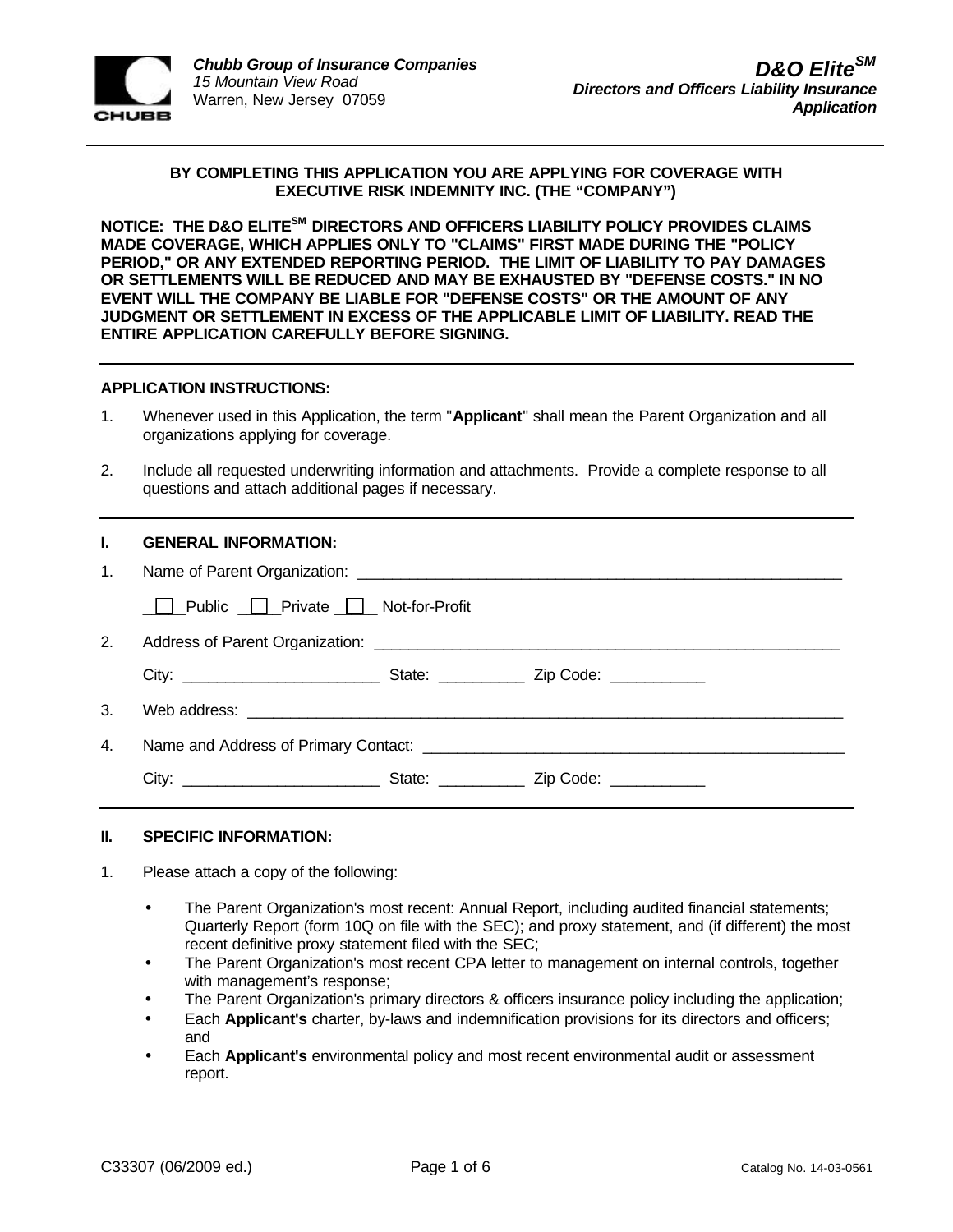

#### 2. Current Insurance:

Provide the following information with respect to the insurance coverage currently maintained by the Parent Organization, if applicable:

#### a. Directors and Officers Liability

|                               | Limits | <b>Retention</b> | <b>Premium</b> | <b>Policy Period</b> |
|-------------------------------|--------|------------------|----------------|----------------------|
| <b>Primary Insurer:</b>       |        |                  |                |                      |
|                               |        |                  |                |                      |
| <b>First Excess Insurer:</b>  |        |                  |                |                      |
|                               |        |                  |                |                      |
| <b>Second Excess Insurer:</b> |        |                  |                |                      |
|                               |        |                  |                |                      |

Total limits (primary and excess) \_\_\_\_\_\_\_\_\_\_\_\_\_; *if additional excess layers, please attach a separate sheet.* 

#### b. Environmental Impairment Liability Insurance

|                         | . .<br>Limits | Retention | Premium | <b>Policy Period</b> |
|-------------------------|---------------|-----------|---------|----------------------|
| <b>Primary Insurer:</b> |               |           |         |                      |
|                         |               |           |         |                      |

Total limits (primary and excess) \_\_\_\_\_\_\_\_\_\_\_\_\_; *if additional excess layers, please attach a separate sheet.* 

3. Is any **Applicant** currently a general partner in any limited or general partnership? Yes No

*If "Yes" please explain with full details as an attachment to this Application.*

- 4. Recent, Pending and Contemplated Changes:
	- a. Whether or not such discussions have been publicly disclosed, is any **Applicant** or any individual proposed for coverage currently involved in discussions with any other party concerning any actual or potential:

|                                                                                                        | (i)   | merger, acquisition, or tender offer?                                                                                             | $Yes \Box No \Box$                       |  |
|--------------------------------------------------------------------------------------------------------|-------|-----------------------------------------------------------------------------------------------------------------------------------|------------------------------------------|--|
|                                                                                                        | (ii)  | public offering of securities (whether or not such securities are required to be<br>registered under the Securities Act of 1933)? | $Yes \cup No \cup$                       |  |
|                                                                                                        | (iii) | reorganization or material change in any arrangement with lenders, bondholders,<br>financiers or other significant creditors?     | Yes   No                                 |  |
|                                                                                                        | (iv)  | restatement of audited financial statements?                                                                                      | $Yes \nightharpoonup No \nightharpoonup$ |  |
| b.                                                                                                     |       | Has any Applicant replaced its outside auditors at any time during the last 3 years?                                              | $Yes \Box$ No $\Box$                     |  |
| C.                                                                                                     |       | Does any <b>Applicant</b> currently anticipate replacing its outside auditors?                                                    | Yes□No□                                  |  |
| If "Yes" to any question above, please explain with full details as an attachment to this Application. |       |                                                                                                                                   |                                          |  |

d. Does each **Applicant** maintain a formal corporate governance policy? Yes No No No No No D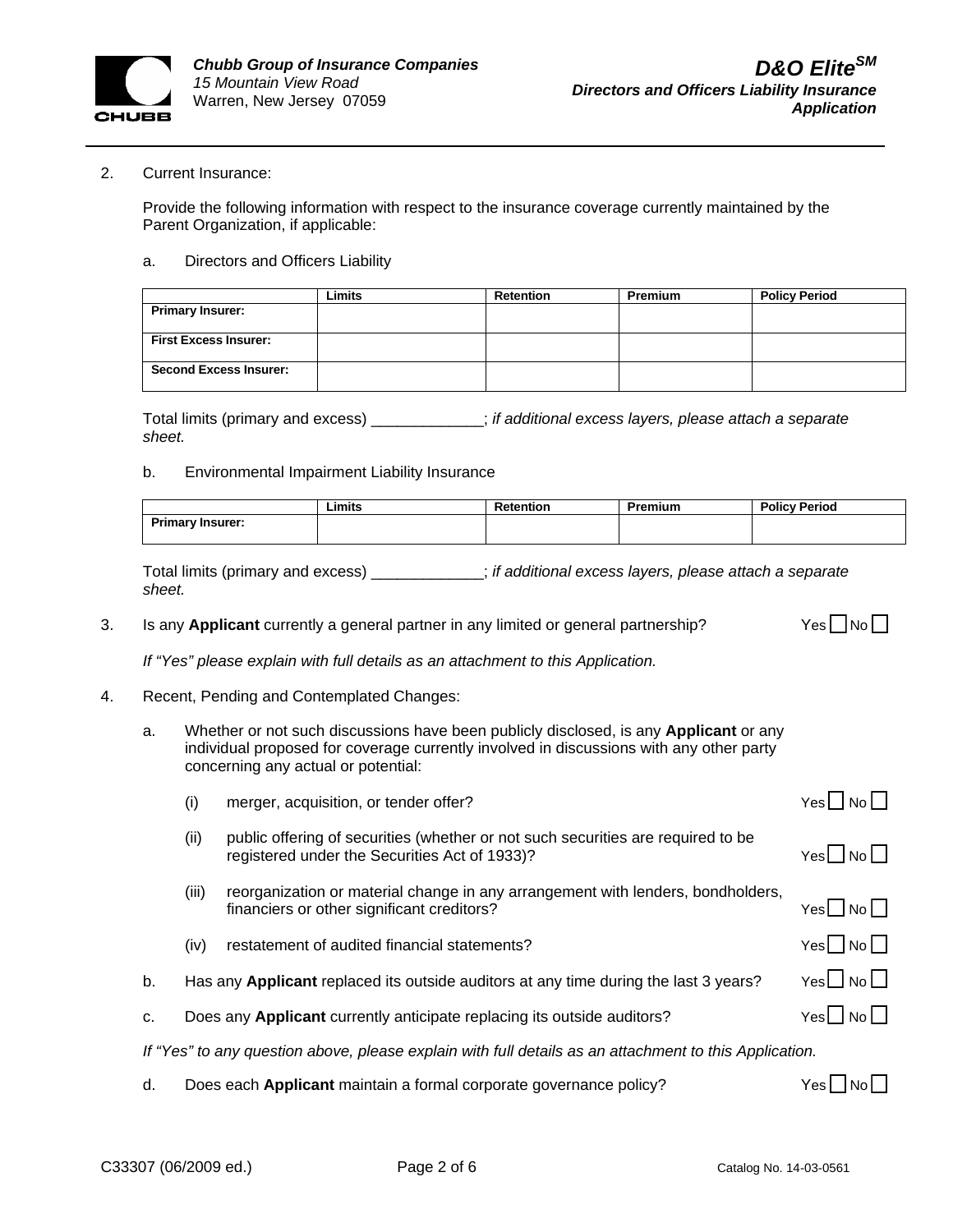

|    | е.                                                                                                    |                                       | Is each Applicant fully compliant with its respective Exchange Listing Requirements?                                                                                                  | Yes l                        |  |
|----|-------------------------------------------------------------------------------------------------------|---------------------------------------|---------------------------------------------------------------------------------------------------------------------------------------------------------------------------------------|------------------------------|--|
|    | If "No" to any question above, please explain with full details as an attachment to this Application. |                                       |                                                                                                                                                                                       |                              |  |
| 5. |                                                                                                       | Past Activities/Lawsuits/Proceedings: |                                                                                                                                                                                       |                              |  |
|    | a.                                                                                                    |                                       | During the last 5 years, has any <b>Applicant</b> or individual proposed for coverage, in any capacity,<br>been involved in any of the following matters?                             |                              |  |
|    |                                                                                                       | (i)                                   | Antitrust, copyright or patent litigation?                                                                                                                                            | Yes I INol                   |  |
|    |                                                                                                       | (ii)                                  | Civil, criminal or administrative proceeding or formal or informal investigation<br>concerning compliance or noncompliance with any federal or state securities<br>law or regulation? | $Yes \bigsqcup No \bigsqcup$ |  |
|    |                                                                                                       | (iii)                                 | Any other criminal action or proceeding?                                                                                                                                              | $Yes \bigsqcup No \bigsqcup$ |  |
|    |                                                                                                       | (iv)                                  | Class action, derivative suit or other representative proceeding?                                                                                                                     | Yesl INol                    |  |
|    |                                                                                                       |                                       |                                                                                                                                                                                       |                              |  |

*If "Yes" to any of these, please explain with full details as an attachment to this Application.* 

b. Other than those identified in response to Section 5 a, has any claim been brought at any time during the last 5 years against any individual proposed for coverage in his or her capacity as a director or officer of any entity?  $\begin{array}{ccc} \text{Yes} \square & \text{No} \end{array}$ 

*If "Yes", please explain with full details as an attachment to this Application.*

### 6. **REPRESENTATION: PRIOR KNOWLEDGE OF FACTS/CIRCUMSTANCES/SITUATIONS:**

No person proposed for coverage is aware of any fact, circumstance, or situation which he or she has reason to suppose might give rise to any claim that would fall within the scope of the proposed coverage, except: **NONE**  $\Box$  or

Without prejudice to any other rights and remedies of the Company, each **Applicant,** on its own behalf and on behalf of all persons proposed for coverage, understands and agrees that if any such fact, circumstance, or situation exists, whether or not disclosed in response to question 6 above, any claim or action arising from such fact, circumstance, or situation is excluded from coverage under the proposed policy, if issued by the Company.

### **III. MATERIAL CHANGE:**

 $\overline{a}$ 

If there is any material change in the answers to the questions in this Application before the policy inception date, the **Applicants** must immediately notify the Company in writing, and any outstanding quotation may be modified or withdrawn.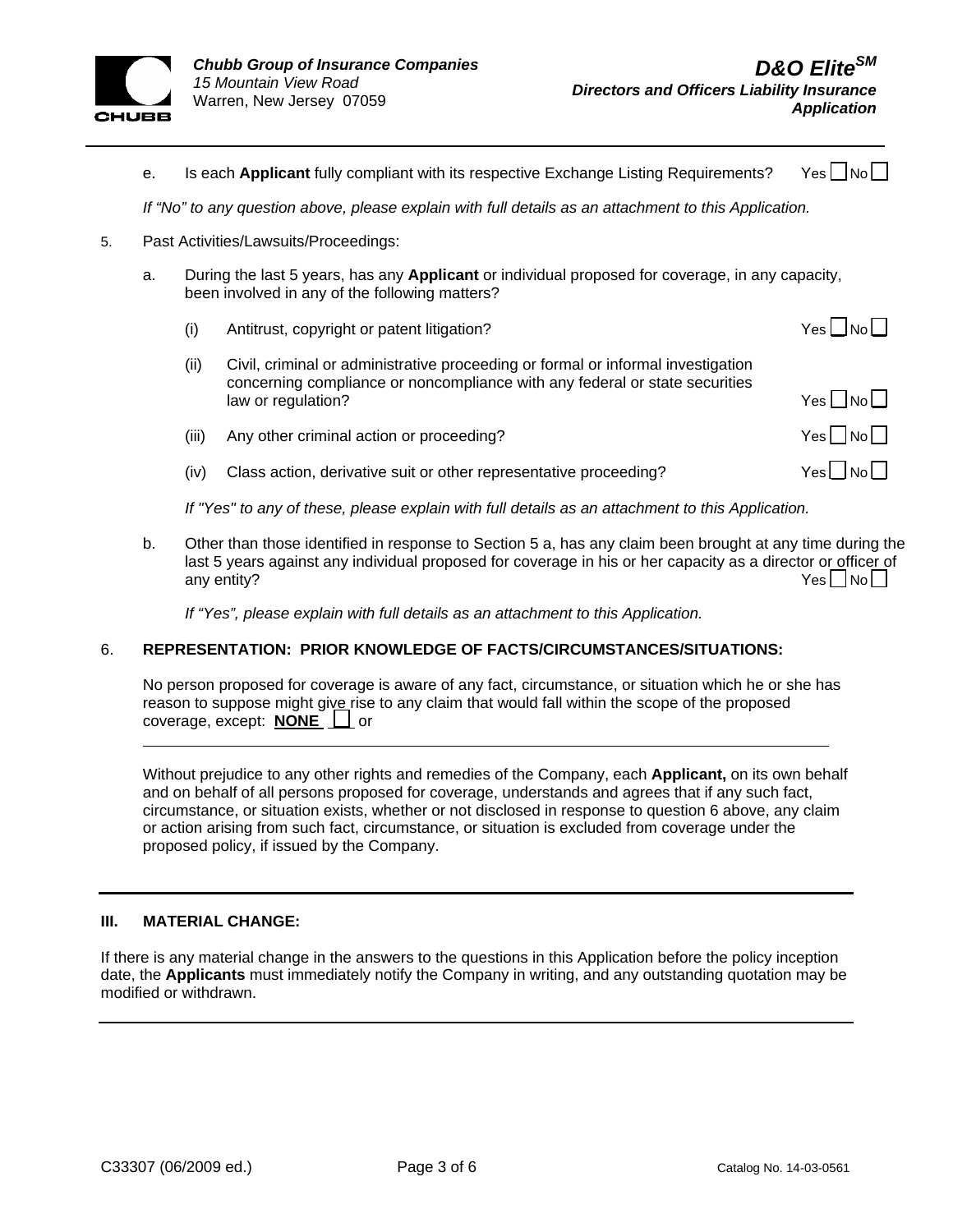

## **IV. NOTICES:**

The Parent Organization's submission of this Application does not obligate the Company to issue, or the Parent Organization to purchase, a policy. The Parent Organization will be advised if the Application for coverage is accepted. The **Applicants** hereby authorize the Company to make any inquiry in connection with this Application.

**Notice to Arkansas, Minnesota, New Mexico and Ohio Applicants:** Any person who, with intent to defraud or knowing that he/she is facilitating a fraud against an insurer, submits an application or files a claim containing a false, fraudulent or deceptive statement is, or may be found to be, guilty of insurance fraud, which is a crime, and may be subject to civil fines and criminal penalties.

**Notice to Colorado Applicants:** It is unlawful to knowingly provide false, incomplete or misleading facts or information to an insurance company for the purpose of defrauding or attempting to defraud the company. Penalties may include imprisonment, fines, denial of insurance, and civil damages. Any insurance company or agent of an insurance company who knowingly provides false, incomplete, or misleading facts or information to a policy holder or claimant for the purpose of defrauding or attempting to defraud the policy holder or claimant with regard to a settlement or award payable from insurance proceeds shall be reported to the Colorado Division of Insurance within the Department of Regulatory agencies.

**Notice to District of Columbia Applicants:** WARNING: It is a crime to provide false or misleading information to an insurer for the purpose of defrauding the insurer or any other person. Penalties include imprisonment and/or fines. In addition, an insurer may deny insurance benefits, if false information materially related to a claim was provided by the applicant.

**Notice to Florida Applicants:** Any person who knowingly and with intent to injure, defraud, or deceive any insurer files a statement of claim or an application containing any false, incomplete, or misleading information is guilty of a felony of the third degree.

**Notice to Kentucky Applicants:** Any person who knowingly and with intent to defraud any insurance company or other person files an application for insurance containing any materially false information or conceals, for the purpose of misleading, information concerning any fact material thereto commits a fraudulent insurance act, which is a crime.

**Notice to Louisiana and Rhode Island Applicants:** Any person who knowingly presents a false or fraudulent claim for payment of a loss or benefit or knowingly presents false information in an application for insurance is guilty of a crime and may be subject to fines and confinement in prison.

**Notice to Maine, Tennessee, Virginia and Washington Applicants:** It is a crime to knowingly provide false, incomplete or misleading information to an insurance company for the purpose of defrauding the company. Penalties may include imprisonment, fines or a denial of insurance benefits.

**Notice to Maryland Applicants:** Any person who knowingly and willfully presents a false or fraudulent claim for payment of a loss or benefit or who knowingly and willfully presents false information in an application for insurance is guilty of a crime and may be subject to fines and confinement in prison.

**Notice to New Jersey Applicants:** Any person who includes any false or misleading information on an application for an insurance policy is subject to criminal and civil penalties.

**Notice to Oklahoma Applicants:** Any person who, knowingly and with intent to injure, defraud or deceive any employer or employee, insurance company, or self-insured program, files a statement of claim containing any false or misleading information is guilty of a felony.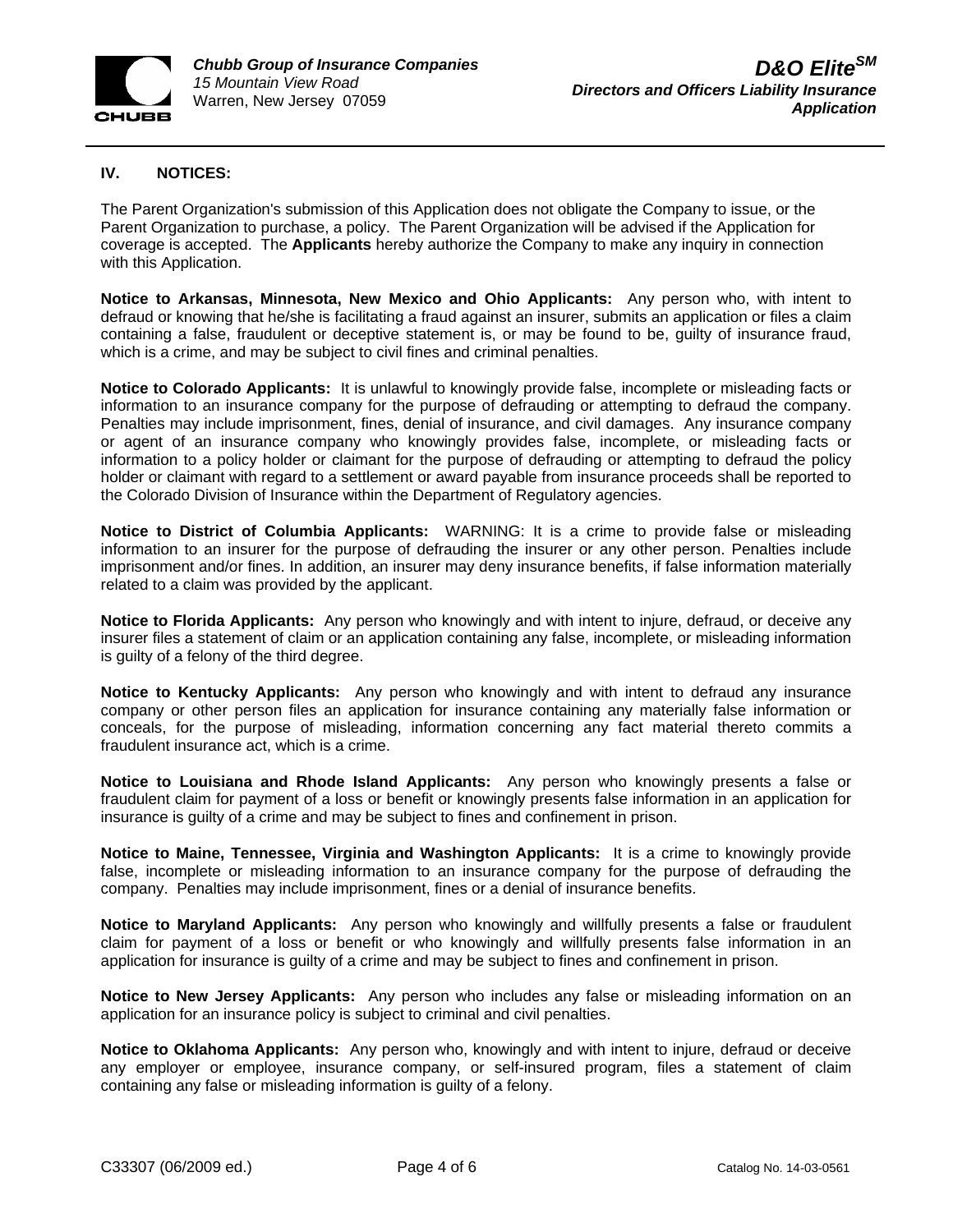

**Notice to Oregon and Texas Applicants:** Any person who makes an intentional misstatement that is material to the risk may be found guilty of insurance fraud by a court of law.

**Notice to Pennsylvania Applicants:** Any person who knowingly and with intent to defraud any insurance company or other person files an application for insurance or statement of claim containing any materially false information or conceals for the purpose of misleading, information concerning any fact material thereto commits a fraudulent insurance act, which is a crime and subjects such person to criminal and civil penalties.

**Notice to Puerto Rico Applicants:** Any person who knowingly and with the intention of defrauding presents false information in an insurance application, or presents, helps, or causes the presentation of a fraudulent claim for the payment of a loss or any other benefit, or presents more than one claim for the same damage or loss, shall incur a felony and, upon conviction, shall be sanctioned for each violation with the penalty of a fine of not less than five thousand (5,000) dollars and not more than ten thousand (10,000) dollars, or a fixed term of imprisonment for three (3) years, or both penalties. Should aggravating circumstances are present, the penalty thus established may be increased to a maximum of five (5) years, if extenuating circumstances are present, it may be reduced to a minimum of two (2) years.

**Notice to New York Applicants:** Any person who knowingly and with intent to defraud any insurance company or other person files an application for insurance or statement of claim containing any materially false information, or conceals for the purpose of misleading, information concerning any fact material thereto, commits a fraudulent insurance act, which is a crime and shall also be subject to: a civil penalty not to exceed five thousand dollars and the stated value of the claim for each such violation.

# **V. DECLARATION AND SIGNATURE:**

The undersigned authorized agents of the person(s) proposed for this insurance declare that to the best of their knowledge and belief, after reasonable inquiry, the statements made in this Application and in any attachments or other documents submitted with this Application are true and complete. The undersigned agree that this Application and such attachments and other documents shall be the basis of the insurance policy should a policy providing the requested coverage be issued; that all such materials shall be deemed to be attached to and shall form a part of any such policy; and that the Company will have relied on all such materials in issuing any such policy.

By execution of this Application, the **Applicants** and all present and future subsidiaries agree to indemnify all persons proposed for insurance and to advance defense costs and expenses to the fullest extent permitted or required by law.

The information requested in this Application is for underwriting purposes only and does not constitute notice to the Company under any policy of a Claim or potential Claim.

This Application must be signed by the chief executive officer and chief financial officer of the Parent Organization acting as the authorized representatives of the person(s) proposed for this insurance.

| Date | Signature | Title                          |
|------|-----------|--------------------------------|
|      |           | <b>Chief Executive Officer</b> |
|      |           | <b>Chief Financial Officer</b> |